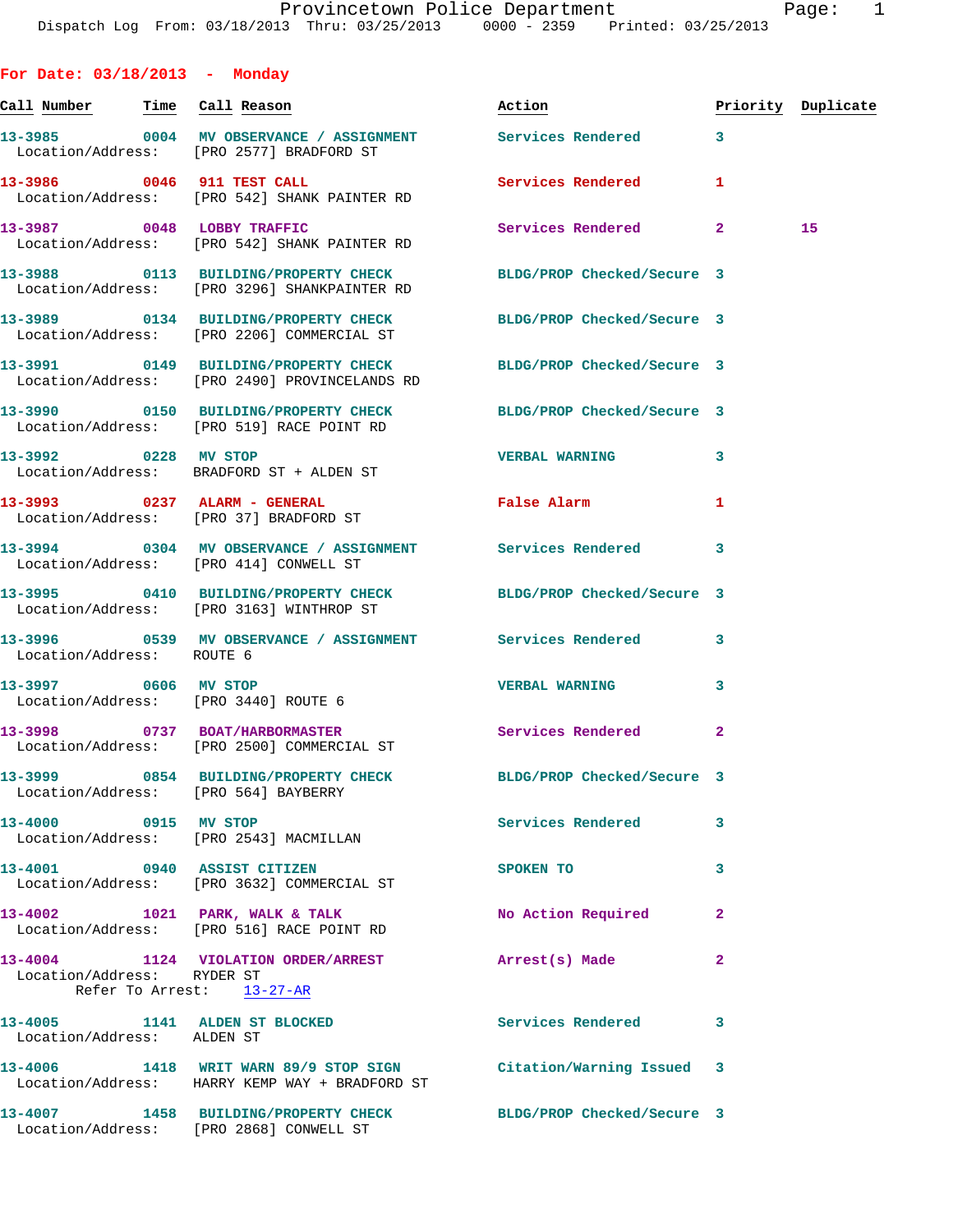Dispatch Log From: 03/18/2013 Thru: 03/25/2013 0000 - 2359 Printed: 03/25/2013

**13-4008 1557 BUILDING/PROPERTY CHECK BLDG/PROP Checked/Secure 3** 

Location/Address: [PRO 3317] CEMETERY RD

**13-4009 1603 BUILDING/PROPERTY CHECK BLDG/PROP Checked/Secure 3**  Location/Address: [PRO 306] COMMERCIAL ST **13-4010 1632 FOLLOW UP Services Rendered 2**  Location/Address: [PRO 1141] WEBSTER PL 13-4012 1759 PARK, WALK & TALK **Services Rendered** 2 Location/Address: [PRO 516] RACE POINT RD **13-4013 1805 MEDICAL EMERGENCY Transported to Hospital 1**  Location/Address: BRADFORD ST **13-4014 1815 ALARM - GENERAL Services Rendered 1**  Location/Address: [PRO 447] JEROME SMITH RD **13-4016 1900 MV STOP VERBAL WARNING 3**  Location/Address: COMMERCIAL ST + STANDISH ST **13-4017 2015 ASSIST AGENCY / MUTUAL AID Services Rendered 3**  Location/Address: [PRO 1343] COMMERCIAL ST **13-4018 2054 BUILDING/PROPERTY CHECK BLDG/PROP Checked/Secure 3**  Location/Address: [PRO 3259] MACMILLAN WHARF **13-4019 2057 BUILDING/PROPERTY CHECK No Action Required 3**  Location/Address: [PRO 3259] MACMILLAN **13-4020 2131 BUILDING/PROPERTY CHECK BLDG/PROP Checked/Secure 3**  Location/Address: [PRO 3287] ROUTE 6 **13-4021 2137 MV OBSERVANCE / ASSIGNMENT Services Rendered 3**  Location/Address: [PRO 3440] ROUTE 6 **13-4022 2141 MV OBSERVANCE / ASSIGNMENT BLDG/PROP Checked/Secure 3**  Location/Address: [PRO 3004] BRADFORD ST **13-4023 2144 MV STOP VERBAL WARNING 3**  Location/Address: [PRO 2521] ROUTE 6 **For Date: 03/19/2013 - Tuesday 13-4024 0015 BUILDING/PROPERTY CHECK BLDG/PROP Checked/Secure 3**  Location/Address: [PRO 2206] COMMERCIAL ST **13-4025 0022 BUILDING/PROPERTY CHECK Services Rendered 3**  Location/Address: [PRO 2483] COMMERCIAL ST **13-4026 0043 BUILDING/PROPERTY CHECK BLDG/PROP Checked/Secure 3**  Location/Address: [PRO 564] BAYBERRY **13-4027 0105 BUILDING/PROPERTY CHECK BLDG/PROP Checked/Secure 3**  Location/Address: [PRO 1778] SHANKPAINTER RD **13-4028 0108 MV OBSERVANCE / ASSIGNMENT Services Rendered 3**  Location/Address: HOWLAND ST **13-4029 0115 LOBBY TRAFFIC Services Rendered 2 19**  Location/Address: [PRO 542] SHANK PAINTER RD **13-4030 0144 SNOW HAZARD Services Rendered 2**  Location/Address: [PRO 3813] SHANK PAINTER RD **13-4031 0234 BUILDING/PROPERTY CHECK BLDG/PROP Checked/Secure 3**  Location/Address: [PRO 2483] COMMERCIAL ST **13-4032 0245 BUILDING/PROPERTY CHECK BLDG/PROP Checked/Secure 3**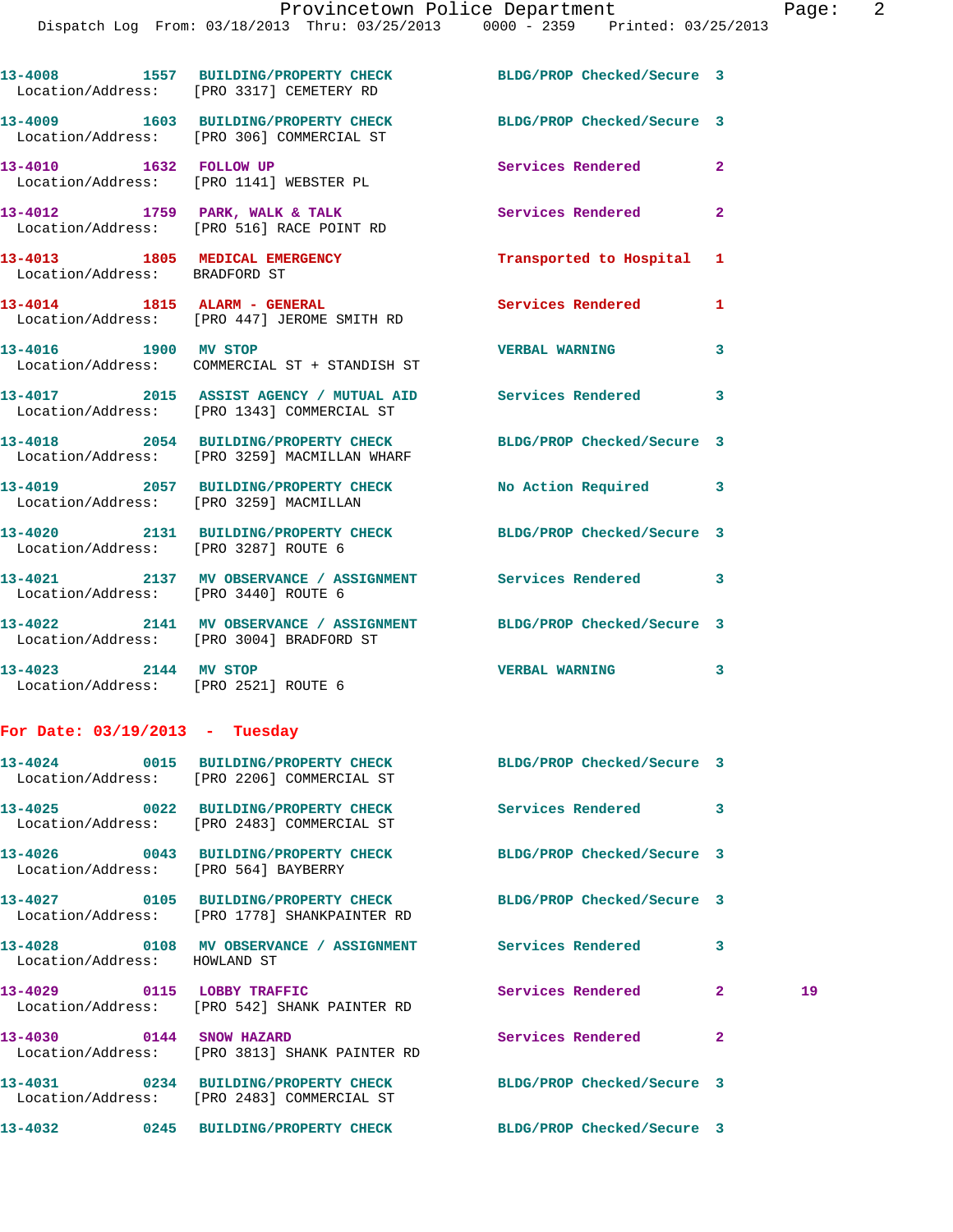|                                        | Dispatch Log From: 03/18/2013 Thru: 03/25/2013 0000 - 2359 Printed: 03/25/2013                                       | Provincetown Police Department |                | Page: 3 |  |
|----------------------------------------|----------------------------------------------------------------------------------------------------------------------|--------------------------------|----------------|---------|--|
|                                        | Location/Address: [PRO 545] SHANKPAINTER RD                                                                          |                                |                |         |  |
|                                        | 13-4033 0301 BUILDING/PROPERTY CHECK BLDG/PROP Checked/Secure 3<br>Location/Address: [PRO 2490] PROVINCELANDS RD     |                                |                |         |  |
|                                        | 13-4034 0305 BUILDING/PROPERTY CHECK<br>Location/Address: [PRO 2490] PROVINCELANDS RD                                | BLDG/PROP Checked/Secure 3     |                |         |  |
|                                        | 13-4035 0313 MEDICAL EMERGENCY<br>Location/Address: [PRO 741] BRADFORD ST                                            | Transported to Hospital 1      |                |         |  |
|                                        | 13-4036      0722   BUILDING/PROPERTY CHECK        Services Rendered<br>Location/Address:   [PRO 391] COMMERCIAL ST  |                                | 3              |         |  |
|                                        | 13-4037      0745   MV OBSERVANCE / ASSIGNMENT       Services Rendered<br>Location/Address:   [PRO 391]COMMERCIAL ST |                                | 3              |         |  |
|                                        | 13-4038 0834 ALARM - GENERAL<br>Location/Address: [PRO 488] MAYFLOWER AVE                                            | Services Rendered              | $\mathbf{1}$   |         |  |
|                                        | 13-4039 0843 BOAT/HARBORMASTER<br>Location/Address: [PRO 2500] COMMERCIAL ST                                         | SPOKEN TO                      | $\mathbf{2}$   |         |  |
|                                        | 13-4040 0856 HARASSMENT<br>Location/Address: [PRO 442] HARRY KEMP WAY                                                | Investigated                   | $\overline{a}$ |         |  |
| 13-4041 0948 WIRES DOWN                | Location/Address: [PRO 1893] COMMERCIAL ST                                                                           | Services Rendered              | $\mathbf{2}$   |         |  |
|                                        | 13-4042 0958 JEROMEALARM - GENERAL<br>Location/Address: [PRO 447] JEROME SMITH RD                                    | <b>Services Rendered</b>       | $\mathbf{1}$   |         |  |
|                                        | 13-4043 1005 PARKING COMPLAINT / GENERAL Citation/Warning Issued 3<br>Location/Address: [PRO 105] COMMERCIAL ST      |                                |                |         |  |
|                                        | 13-4044 1020 BUILDING/PROPERTY CHECK<br>Location/Address: [PRO 2483] COMMERCIAL ST                                   | <b>Services Rendered</b>       | 3              |         |  |
|                                        | 13-4045 1033 MV OBSERVANCE / ASSIGNMENT Services Rendered<br>Location/Address: [PRO 106] COMMERCIAL ST               |                                | 3              |         |  |
| 13-4046                                | 1047 MV OBSERVANCE / ASSIGNMENT Services Rendered<br>Location/Address: [PRO 391] COMMERCIAL ST                       |                                | 3              |         |  |
|                                        | 13-4047 1201 PARK, WALK & TALK Services Rendered<br>Location/Address: [PRO 516] RACE POINT RD                        |                                | $\overline{2}$ |         |  |
|                                        | 13-4048 1220 STOLEN DOG<br>Location/Address: [PRO 542] SHANK PAINTER RD                                              | Services Rendered              | $\mathbf{2}$   |         |  |
| Location/Address: [PRO 564] BAYBERRY   | 13-4049 1227 BUILDING/PROPERTY CHECK Services Rendered                                                               |                                | 3              |         |  |
| 13-4050 1405 WIRES DOWN                | Location/Address: JEROME SMITH RD + SHANKPAINTER RD                                                                  | Services Rendered              | $\overline{a}$ |         |  |
|                                        | 13-4051 1607 MV DISABLED<br>Location/Address: [PRO 2490] PROVINCELANDS RD                                            | Services Rendered              | $\mathbf{2}$   |         |  |
|                                        | 13-4052 1644 PARK, WALK & TALK<br>Location/Address: [PRO 175] COMMERCIAL ST                                          | <b>Services Rendered</b>       | $\mathbf{2}$   |         |  |
| Location/Address: BRADFORD ST          | 13-4053 1655 MEDICAL EMERGENCY                                                                                       | Transported to Hospital 1      |                |         |  |
| Location/Address: [PRO 2] ALDEN ST     | 13-4054 1731 BUILDING/PROPERTY CHECK BLDG/PROP Checked/Secure 3                                                      |                                |                |         |  |
| Location/Address: [PRO 94] BRADFORD ST | 13-4055 1737 MV OBSERVANCE / ASSIGNMENT Services Rendered                                                            |                                | 3              |         |  |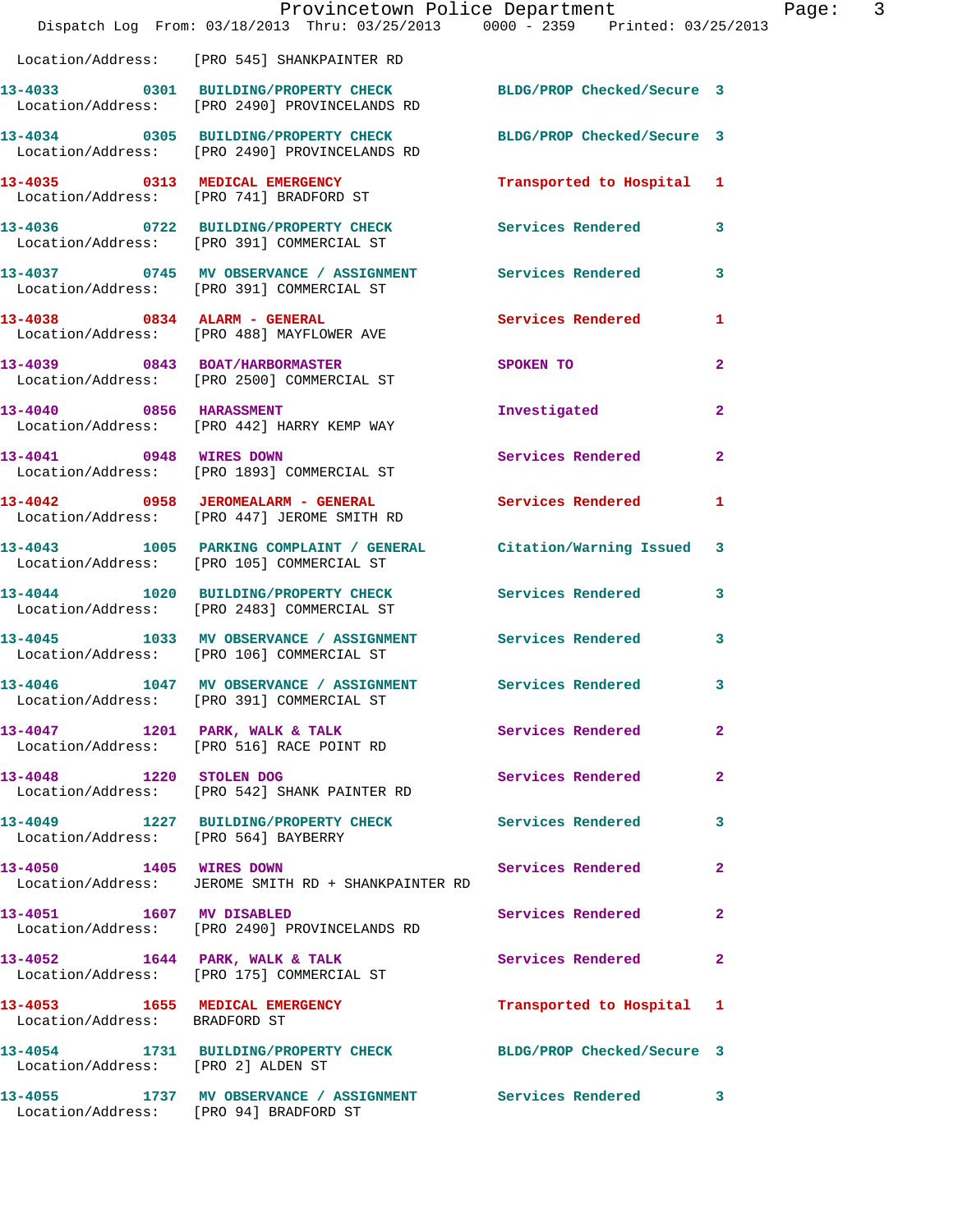**13-4056 1759 MV STOP VERBAL WARNING 3**  Location/Address: [PRO 2645] SHANK PAINTER RD **13-4057 1813 BUILDING/PROPERTY CHECK BLDG/PROP Checked/Secure 3**  Location/Address: [PRO 444] HIGH POLE **13-4058 1830 MV STOP VERBAL WARNING 3**  Location/Address: [PRO 2784] SHANK PAINTER RD **13-4059 1844 MV STOP VERBAL WARNING 3**  Location/Address: [PRO 3670] SHANK PAINTER RD **13-4060 1932 WIRES DOWN Services Rendered 2**  Location/Address: JEROME SMITH RD + CEMETERY RD **13-4061 2113 BUILDING/PROPERTY CHECK BLD/PROP CHECKED UNSECUR 3**  Location/Address: [PRO 516] RACE POINT RD **13-4062 2320 ASSIST AGENCY / MUTUAL AID Services Rendered 3**  Location/Address: [PRO 662] COMMERCIAL ST **13-4063 2336 MV OBSERVANCE / ASSIGNMENT Services Rendered 3**  Location/Address: BRADFORD ST + STANDISH ST **For Date: 03/20/2013 - Wednesday 13-4064 0006 BUILDING/PROPERTY CHECK BLDG/PROP Checked/Secure 3**  Location/Address: [PRO 545] SHANKPAINTER RD **13-4065 0014 BUILDING/PROPERTY CHECK BLDG/PROP Checked/Secure 3**  Location/Address: [PRO 306] COMMERCIAL ST **13-4066 0023 BUILDING/PROPERTY CHECK BLDG/PROP Checked/Secure 3**  Location/Address: [PRO 306] COMMERCIAL ST **13-4067 0030 MV OBSERVANCE / ASSIGNMENT Services Rendered 3**  Location/Address: [PRO 2577] BRADFORD ST **13-4068 0039 MV OBSERVANCE / ASSIGNMENT Services Rendered 3**  Location/Address: [PRO 2257] COMMERCIAL ST **13-4069 0045 MV OBSERVANCE / ASSIGNMENT Services Rendered 3**  Location/Address: [PRO 2577] BRADFORD ST **13-4070 0106 ASSIST CITIZEN Services Rendered 3**  Location/Address: [PRO 1620] BRADFORD ST **13-4071 0141 BUILDING/PROPERTY CHECK BLDG/PROP Checked/Secure 3**  Location/Address: [PRO 564] BAYBERRY **13-4072 0208 BUILDING/PROPERTY CHECK BLDG/PROP Checked/Secure 3**  Location/Address: [PRO 530] SHANKPAINTER RD **13-4073 0210 BUILDING/PROPERTY CHECK BLDG/PROP Checked/Secure 3**  Location/Address: [PRO 2543] MACMILLAN **13-4074 0212 BUILDING/PROPERTY CHECK BLDG/PROP Checked/Secure 3**  Location/Address: [PRO 2539] RYDER ST **13-4075 0311 MV OBSERVANCE / ASSIGNMENT Services Rendered 3**  Location/Address: CONWELL ST + ROUTE 6 **13-4076 0542 LOBBY TRAFFIC Services Rendered 2 12**  Location/Address: [PRO 542] SHANK PAINTER RD **13-4077 0544 BUILDING/PROPERTY CHECK BLDG/PROP Checked/Secure 3**  Location/Address: [PRO 1638] COMMERCIAL ST **13-4078 0610 VERBAL 90/20 VERBAL WARNING 3** 

Location/Address: [PRO 3259] MACMILLAN WHARF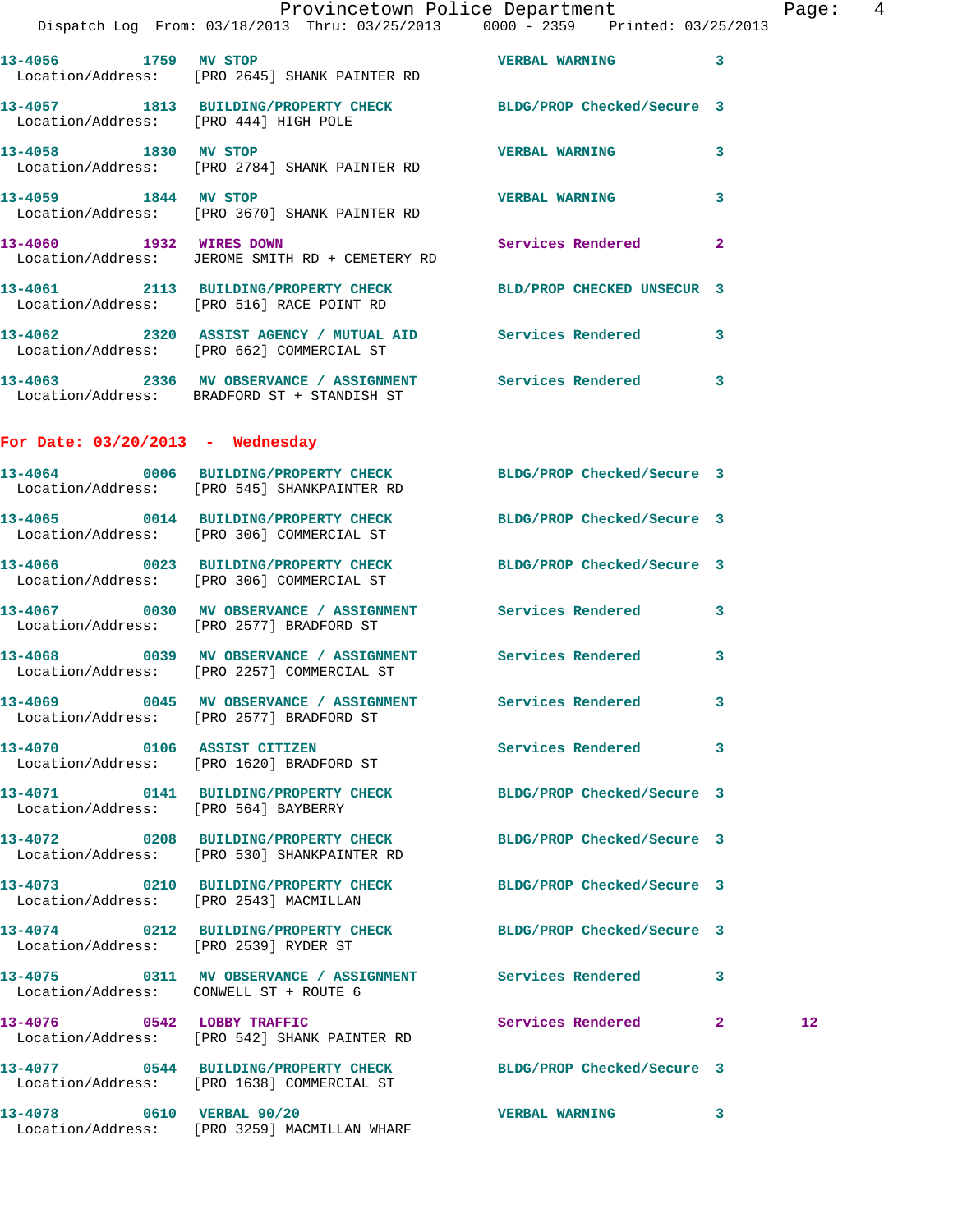|                                                                 | 13-4079 0629 MEDICAL EMERGENCY<br>Location/Address: [PRO 1276] RACE POINT RD                                        | <b>PATIENT REFUSAL</b>     | $\mathbf{1}$            |
|-----------------------------------------------------------------|---------------------------------------------------------------------------------------------------------------------|----------------------------|-------------------------|
|                                                                 | 13-4080 0742 H/M ON/OFF DUTY<br>Location/Address: [PRO 2543] MACMILLAN WHARF                                        | No Action Required         | $\mathbf{2}$            |
| 13-4081 0744 ALARM TESTING                                      | Location/Address: [PRO 488] MAYFLOWER AVE                                                                           | No Action Required         | 1                       |
|                                                                 | 13-4082 0751 BUILDING/PROPERTY CHECK<br>Location/Address: [PRO 2483] COMMERCIAL ST                                  | BLDG/PROP Checked/Secure 3 |                         |
|                                                                 |                                                                                                                     |                            | 3                       |
| 13-4084 0836 ALARM ELEVATOR                                     | Location/Address: [PRO 1892] SHANK PAINTER RD                                                                       | False Alarm                | 1                       |
| 13-4085 0848 MV STOP                                            | Location/Address: [PRO 2479] ROUTE 6                                                                                | <b>VERBAL WARNING</b>      | 3                       |
| 13-4086 0854 911 TEST CALL                                      | Location/Address: [PRO 3292] COMMERCIAL ST                                                                          | Services Rendered          | 1                       |
| 13-4087 0907 MV STOP<br>Location/Address: [PRO 2513] ROUTE 6    |                                                                                                                     | <b>VERBAL WARNING</b>      | $\overline{\mathbf{3}}$ |
|                                                                 | 13-4088 0924 BUILDING/PROPERTY CHECK<br>Location/Address: [PRO 391] COMMERCIAL ST                                   | BLDG/PROP Checked/Secure 3 |                         |
| 13-4089 0927 ALARM - FIRE                                       | Location/Address: [PRO 369] COMMERCIAL ST                                                                           | False Alarm                | $\blacksquare$          |
| Location/Address: [PRO 564] BAYBERRY                            | 13-4090 1034 BUILDING/PROPERTY CHECK                                                                                | BLDG/PROP Checked/Secure 3 |                         |
| 13-4091 1124 ASSIST CITIZEN                                     | Location/Address: [PRO 2543] MACMILLAN WHARF                                                                        | Services Rendered 3        |                         |
|                                                                 | 13-4092 1206 MEDICAL EMERGENCY/ASSIST CITIZ Transported to Hospital 1<br>Location/Address: [PRO 2737] COMMERCIAL ST |                            |                         |
| 13-4094 1329 DISTURBANCE                                        | Location/Address: [PRO 246] COMMERCIAL ST                                                                           | Transported to Hospital 1  |                         |
| Location/Address: SHANKPAINTER RD                               | 13-4096   1542 MV OBSERVANCE / ASSIGNMENT   Services Rendered                                                       |                            | 3                       |
| 1548 MV STOP<br>13-4097<br>Location/Address: [PRO 2518] ROUTE 6 |                                                                                                                     | <b>VERBAL WARNING</b>      | 3                       |
| Location/Address: [PRO 3259] MACMILLAN                          | 13-4098 1601 BUILDING/PROPERTY CHECK                                                                                | Services Rendered          | 3                       |
|                                                                 | 13-4099 1611 PARK, WALK & TALK<br>Location/Address: [PRO 2500] COMMERCIAL ST                                        | Services Rendered          | $\mathbf{2}$            |
| 13-4100 1643 MV STOP<br>Location/Address: [PRO 2513] ROUTE 6    |                                                                                                                     | <b>VERBAL WARNING</b>      | 3                       |
| Location/Address: [PRO 16] BRADFORD ST                          | 13-4101 1644 SUSPICIOUS ACTIVITY                                                                                    | SPOKEN TO                  | $\overline{2}$          |
|                                                                 | 13-4102 1708 MV OBSERVANCE / ASSIGNMENT Services Rendered<br>Location/Address: SNAIL RD + COMMERCIAL ST             |                            | 3                       |
| 13-4103 1720 MV STOP<br>Location/Address: [PRO 2513] ROUTE 6    |                                                                                                                     | Citation/Warning Issued 3  |                         |
| 13-4104   1814   RETURNED                                       |                                                                                                                     | Services Rendered 3        |                         |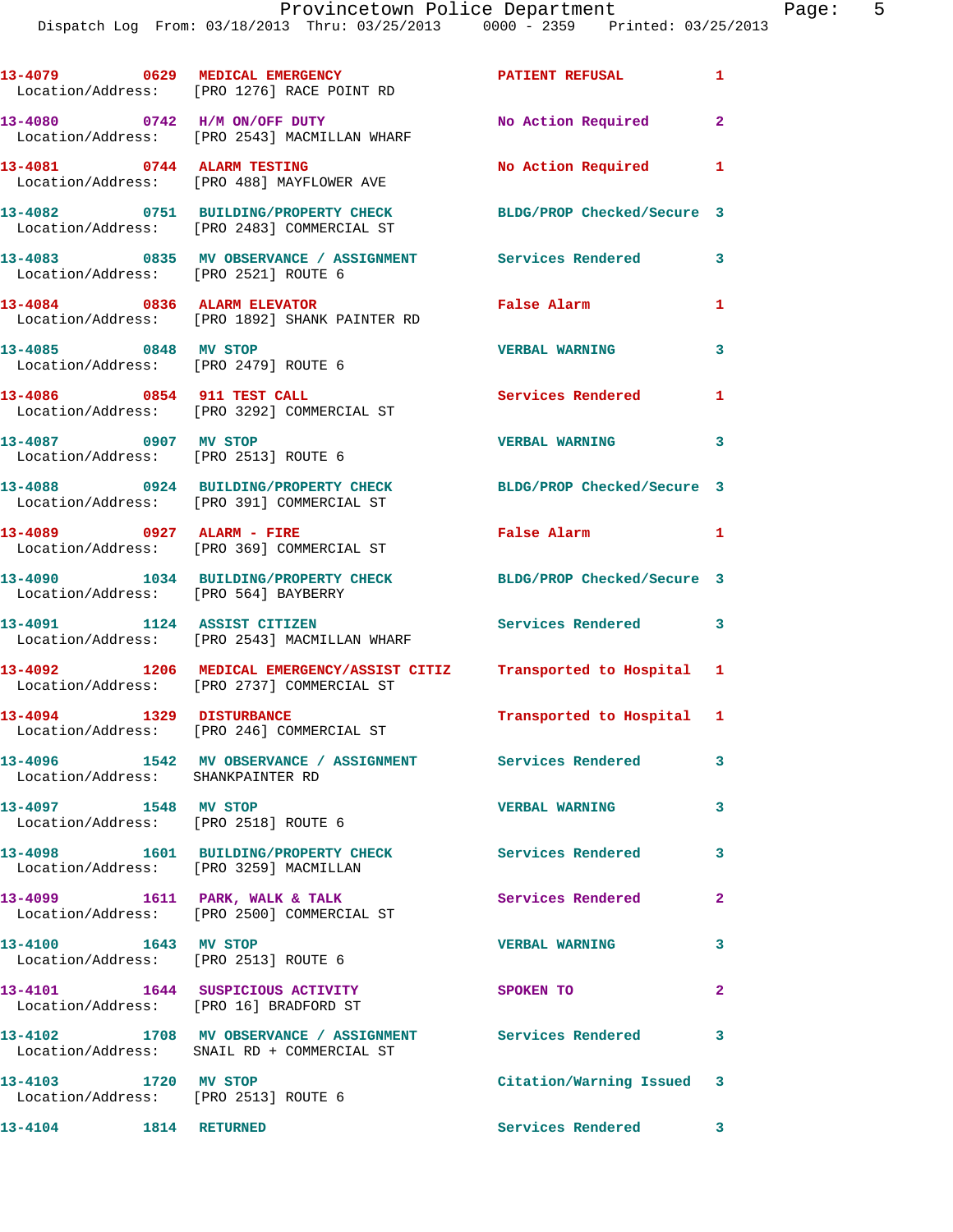|                                                      | Dispatch Log From: 03/18/2013 Thru: 03/25/2013 0000 - 2359 Printed: 03/25/2013                                  | Provincetown Police Department |              | Page: 6 |  |
|------------------------------------------------------|-----------------------------------------------------------------------------------------------------------------|--------------------------------|--------------|---------|--|
|                                                      | Location/Address: [PRO 542] SHANK PAINTER RD                                                                    |                                |              |         |  |
|                                                      | 13-4105 1824 SERVICE CALL<br>Location/Address: [PRO 3259] MACMILLAN WHARF                                       | Services Rendered 3            |              |         |  |
|                                                      | 13-4106 1838 MV DISABLED<br>Location/Address: [PRO 2490] PROVINCELANDS RD                                       | Services Rendered              | $\mathbf{2}$ |         |  |
|                                                      | 13-4107 1845 MEDICAL EMERGENCY<br>Location/Address: [PRO 1061] PILGRIM HEIGHTS RD                               | Transported to Hospital 1      |              |         |  |
|                                                      | 13-4108 1848 911 GENERAL<br>Location/Address: [PRO 440] HARRY KEMP WAY                                          | Services Rendered 1            |              |         |  |
| 13-4109 1937 SERVE SUMMONS                           | Location/Address: [PRO 1228] COMMERCIAL ST                                                                      | Services Rendered 3            |              |         |  |
|                                                      | 13-4110 1958 FOUND AM EXPRESS CARD/SHREDDED Services Rendered<br>Location/Address: [PRO 290] COMMERCIAL ST      |                                | $\mathbf{3}$ |         |  |
|                                                      | 13-4111 2028 MV OBSERVANCE / ASSIGNMENT Services Rendered<br>Location/Address: RYDER ST + BRADFORD ST           |                                | 3            |         |  |
| 13-4112 2038 MV STOP<br>Location/Address: CONWELL ST |                                                                                                                 | <b>VERBAL WARNING</b>          | $\mathbf{3}$ |         |  |
|                                                      | 13-4113 2047 MV STOP<br>Location/Address: [PRO 536] SHANK PAINTER RD                                            | <b>VERBAL WARNING</b>          | 3            |         |  |
|                                                      | 13-4114 2059 BUILDING/PROPERTY CHECK BLDG/PROP Checked/Secure 3<br>Location/Address: [PRO 2543] MACMILLAN       |                                |              |         |  |
| Location/Address: [PRO 444] HIGH POLE                | 13-4115 2112 BUILDING/PROPERTY CHECK BLDG/PROP Checked/Secure 3                                                 |                                |              |         |  |
|                                                      | 13-4116 2122 BUILDING/PROPERTY CHECK BLDG/PROP Checked/Secure 3<br>Location/Address: [PRO 519] RACE POINT RD    |                                |              |         |  |
|                                                      | 13-4117 2129 MEDICAL EMERGENCY<br>Location/Address: [PRO 1892] SHANK PAINTER RD                                 | Services Rendered 1            |              |         |  |
| 13-4118                                              | 2133 BUILDING/PROPERTY CHECK BLDG/PROP Checked/Secure 3<br>Location/Address: [PRO 3317] CEMETERY RD             |                                |              |         |  |
| 13-4119 2147 MV STOP<br>Location/Address: CONWELL ST |                                                                                                                 | <b>VERBAL WARNING</b>          | 3            |         |  |
| Location/Address: [PRO 571] ALDEN ST                 | 13-4120 2304 BUILDING/PROPERTY CHECK BLDG/PROP Checked/Secure 3                                                 |                                |              |         |  |
|                                                      | 13-4121 2314 BUILDING/PROPERTY CHECK BLDG/PROP Checked/Secure 3<br>Location/Address: [PRO 2483] COMMERCIAL ST   |                                |              |         |  |
|                                                      | 13-4122 2318 BUILDING/PROPERTY CHECK BLDG/PROP Checked/Secure 3<br>Location/Address: [PRO 2898] JEROME SMITH RD |                                |              |         |  |
| For Date: $03/21/2013$ - Thursday                    |                                                                                                                 |                                |              |         |  |
|                                                      | 13-4123 0006 MV OBSERVANCE / ASSIGNMENT<br>Location/Address: RYDER ST + BRADFORD ST                             | No Action Required 3           |              |         |  |
|                                                      | 13-4124 0025 VERBAL 90/17<br>Location/Address: [PRO 2577] BRADFORD ST                                           | <b>VERBAL WARNING</b>          | 3            |         |  |
| Location/Address: [PRO 526] RYDER ST                 | 13-4125 0029 BUILDING/PROPERTY CHECK BLDG/PROP Checked/Secure 3                                                 |                                |              |         |  |
|                                                      | 13-4126 0108 BUILDING/PROPERTY CHECK<br>Location/Address: [PRO 545] SHANKPAINTER RD                             | BLDG/PROP Checked/Secure 3     |              |         |  |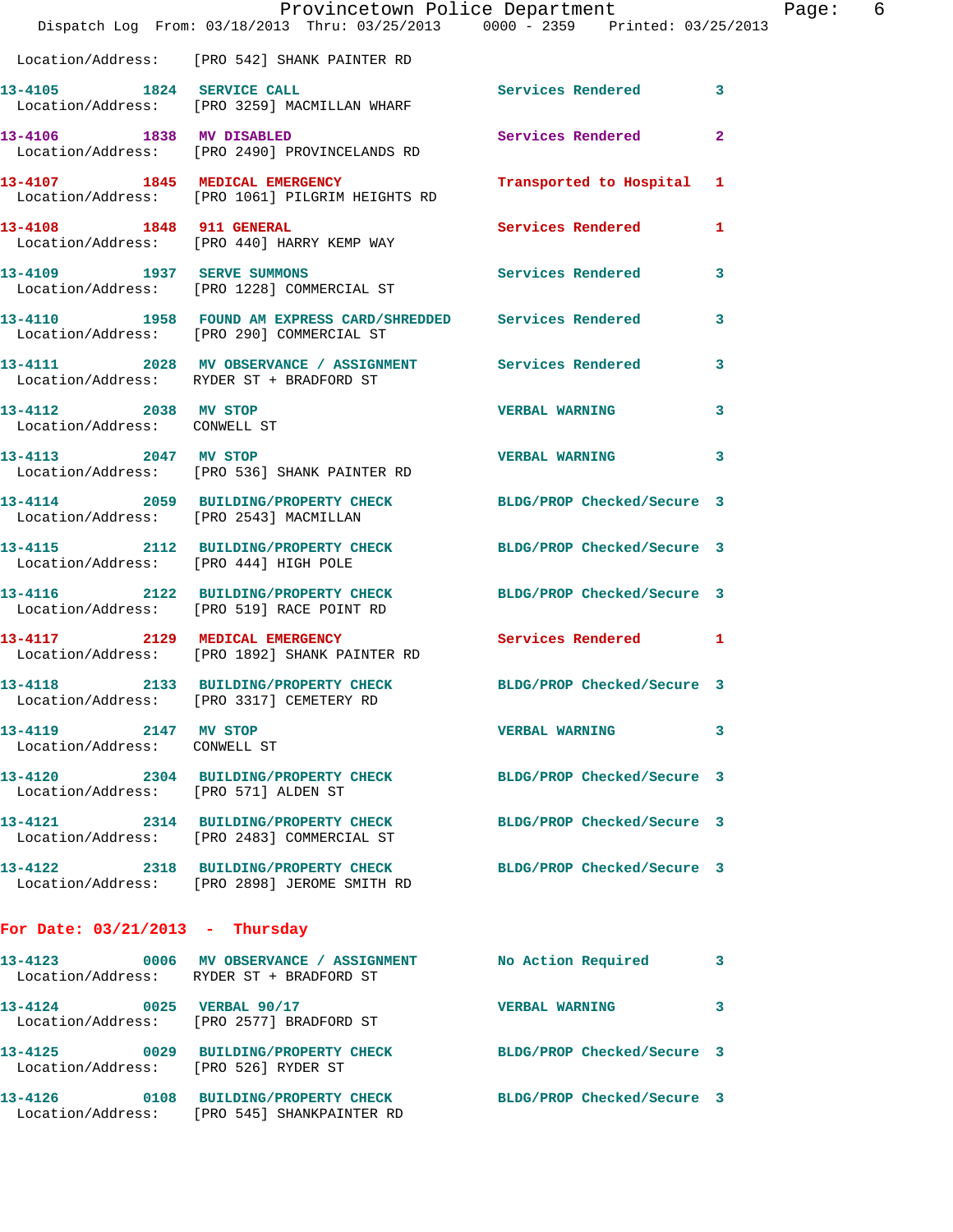|                                      |                                                                                                                  | Provincetown Police Department | 7<br>Page:   |
|--------------------------------------|------------------------------------------------------------------------------------------------------------------|--------------------------------|--------------|
|                                      | Dispatch Log From: 03/18/2013 Thru: 03/25/2013 0000 - 2359 Printed: 03/25/2013                                   |                                |              |
|                                      | 13-4127 0209 BUILDING/PROPERTY CHECK BLDG/PROP Checked/Secure 3<br>Location/Address: [PRO 2490] PROVINCELANDS RD |                                |              |
| Location/Address: [PRO 3287] ROUTE 6 | 13-4128 0226 BUILDING/PROPERTY CHECK BLDG/PROP Checked/Secure 3                                                  |                                |              |
|                                      | 13-4129 0329 BUILDING/PROPERTY CHECK BLDG/PROP Checked/Secure 3<br>Location/Address: [PRO 3030] TIN PAN ALLEY RD |                                |              |
|                                      | 13-4130 0356 BUILDING/PROPERTY CHECK BLDG/PROP Checked/Secure 3<br>Location/Address: [PRO 175] COMMERCIAL ST     |                                |              |
|                                      | 13-4131 0514 BUILDING/PROPERTY CHECK BLDG/PROP Checked/Secure 3<br>Location/Address: [PRO 2540] RACE POINT RD    |                                |              |
|                                      | 13-4132 0558 LOBBY TRAFFIC<br>Location/Address: [PRO 542] SHANK PAINTER RD                                       | Services Rendered 2            | 7            |
|                                      | 13-4133 0600 BUILDING/PROPERTY CHECK<br>Location/Address: [PRO 3163] WINTHROP ST                                 | BLDG/PROP Checked/Secure 3     |              |
|                                      | 13-4134 0738 GENERAL INFO                                                                                        | No Action Required 3           |              |
|                                      | 13-4135 0803 BUILDING/PROPERTY CHECK<br>Location/Address: [PRO 2483] COMMERCIAL ST                               | <b>Services Rendered</b>       | $\mathbf{3}$ |
|                                      | 13-4136 0815 MV STOP<br>Location/Address: [PRO 68] PROVINCELANDS RD                                              | <b>VERBAL WARNING</b>          | 3            |
|                                      | 13-4137 0847 FOLLOW UP<br>Location/Address: [PRO 2543] MACMILLAN WHARF                                           | No Action Required             | $\mathbf{2}$ |
|                                      | 13-4138 0913 BOAT/HARBORMASTER<br>Location/Address: [PRO 2543] MACMILLAN WHARF                                   | No Action Required             | $\mathbf{2}$ |
|                                      | 13-4139 0914 GENERAL INFO                                                                                        | No Action Required 3           |              |
|                                      | 13-4140 0918 BUILDING/PROPERTY CHECK<br>Location/Address: [PRO 391] COMMERCIAL ST                                | Services Rendered              | $\mathbf{3}$ |
|                                      | 13-4141 0930 ANIMAL CALL<br>Location/Address: [PRO 1371] COURT ST                                                | No Action Required 2           |              |
|                                      | 13-4143 0944 MV OBSERVANCE / ASSIGNMENT No Action Required 3<br>Location/Address: [PRO 106] COMMERCIAL ST        |                                |              |
|                                      | 13-4144 0959 ASSIST CITIZEN<br>Location/Address: [PRO 3632] COMMERCIAL ST                                        | <b>Services Rendered</b>       | $\mathbf{3}$ |
|                                      | 13-4145 1000 ASSIST CITIZEN<br>Location/Address: [PRO 999] MONTELLO ST                                           | Services Rendered 3            |              |
|                                      | 13-4146 1008 ALARM - GENERAL<br>Location/Address: [PRO 488] MAYFLOWER AVE                                        | No Action Required             | $\mathbf{1}$ |
| Location/Address: [PRO 2521] ROUTE 6 | 13-4147 1118 MV OBSERVANCE / ASSIGNMENT No Action Required 3                                                     |                                |              |
|                                      | 13-4148 1124 ANIMAL CALL-DOG BITE<br>Location/Address: [PRO 440] HARRY KEMP WAY                                  | No Action Required             | $\mathbf{2}$ |
| Location/Address: [PRO 521] ROUTE 6  | 13-4149 1132 BUILDING/PROPERTY CHECK Services Rendered                                                           |                                | 3            |
|                                      | 13-4150 1147 WIRES DOWN<br>Location/Address: WINSLOW ST + BRADFORD ST                                            | Removed Hazard                 | $\mathbf{2}$ |
|                                      | 13-4151 1231 COMPLAINT-SCAM EMAIL<br>Location/Address: [PRO 542] SHANK PAINTER RD                                | No Action Required             | 3            |
| 13-4152<br>1255 MV STOP              |                                                                                                                  | <b>VERBAL WARNING</b>          | 3            |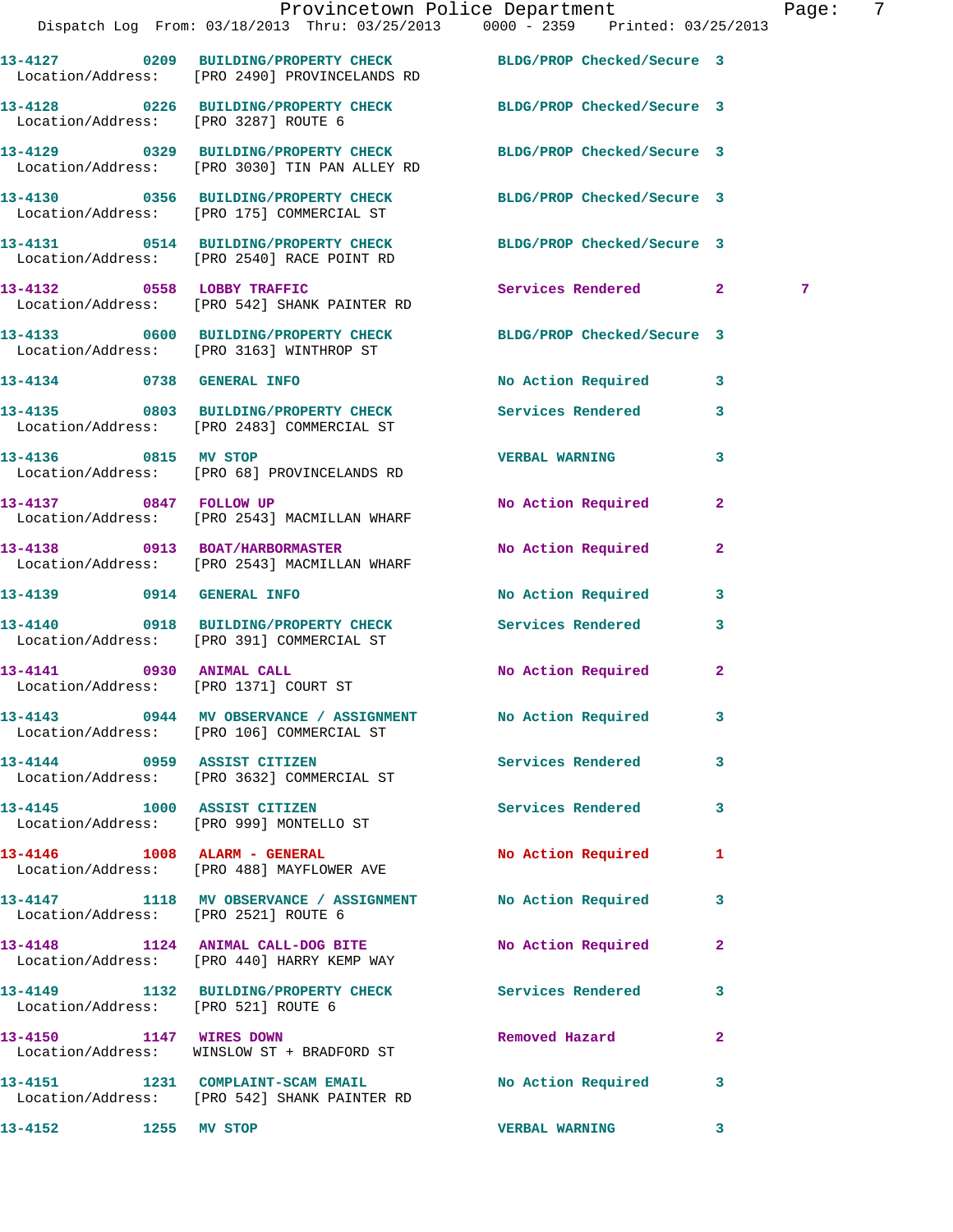|                                                    | Dispatch Log From: 03/18/2013 Thru: 03/25/2013 0000 - 2359 Printed: 03/25/2013                                  | Provincetown Police Department | Page: 8        |  |
|----------------------------------------------------|-----------------------------------------------------------------------------------------------------------------|--------------------------------|----------------|--|
|                                                    | Location/Address: NICKERSON ST + BRADFORD ST                                                                    |                                |                |  |
|                                                    | 13-4153 1307 ALARM - FIRE<br>Location/Address: [PRO 3222] ALDEN ST                                              | <b>False Alarm</b>             | $\mathbf{1}$   |  |
|                                                    | 13-4154 1412 ASSIST CITIZEN<br>Location/Address: [PRO 2233] COMMERCIAL ST                                       | Services Rendered 3            |                |  |
|                                                    | 13-4155 1438 INJURED CAT<br>Location/Address: LAW ST + BRADFORD ST                                              | <b>Services Rendered</b>       | $\overline{2}$ |  |
|                                                    | 13-4156 1541 MV STOP<br>Location/Address: [PRO 536] SHANK PAINTER RD                                            | <b>VERBAL WARNING</b>          | 3              |  |
| 13-4157 1550 MV STOP                               | Location/Address: [PRO 2479] ROUTE 6                                                                            | VERBAL WARNING 3               |                |  |
|                                                    | 13-4158 1556 BUILDING/PROPERTY CHECK BLDG/PROP Checked/Secure 3<br>Location/Address: [PRO 2898] JEROME SMITH RD |                                |                |  |
|                                                    | 13-4159 1559 MISSING PERSON<br>Location/Address: [PRO 3641] BRADFORD ST                                         | Services Rendered 1            |                |  |
|                                                    | 13-4160 1613 ALARM - GENERAL<br>Location/Address: [PRO 207] COMMERCIAL ST                                       | False Alarm <b>Execute 19</b>  | $\mathbf{1}$   |  |
| 13-4161 1614 ALARM - GENERAL                       | Location/Address: [PRO 2379] PILGRIM HEIGHTS RD                                                                 | <b>False Alarm</b>             | $\mathbf{1}$   |  |
|                                                    | 13-4162 1630 MV OBSERVANCE / ASSIGNMENT Services Rendered 3<br>Location/Address: AUNT SUKEYS WAY + HOWLAND ST   |                                |                |  |
| Location/Address: [PRO 564] BAYBERRY               | 13-4163 1736 BUILDING/PROPERTY CHECK BLDG/PROP Checked/Secure 3                                                 |                                |                |  |
| Location/Address: [PRO 94] BRADFORD ST             | 13-4164 1739 MV OBSERVANCE / ASSIGNMENT Services Rendered 3                                                     |                                |                |  |
| 13-4165 1753 MV STOP                               | Location/Address: [PRO 51] BRADFORD ST                                                                          | <b>VERBAL WARNING</b>          | $\mathbf{3}$   |  |
|                                                    | 13-4166 1803 BUILDING/PROPERTY CHECK BLDG/PROP Checked/Secure 3<br>Location/Address: [PRO 440] HARRY KEMP WAY   |                                |                |  |
|                                                    | 13-4168 1842 PROPERTY RETURN<br>Location/Address: [PRO 350] COMMERCIAL ST                                       | <b>Services Rendered</b> 3     |                |  |
| 13-4169 1913 MV STOP<br>Location/Address: SNAIL RD |                                                                                                                 | VERBAL WARNING 3               |                |  |
|                                                    | 13-4170 1931 BUILDING/PROPERTY CHECK BLDG/PROP Checked/Secure 3<br>Location/Address: [PRO 2206] COMMERCIAL ST   |                                |                |  |
|                                                    | 13-4171 2037 MV STOP<br>Location/Address: [PRO 3004] BRADFORD ST                                                | VERBAL WARNING 3               |                |  |
| Location/Address: [PRO 571] ALDEN ST               | 13-4173 2111 BUILDING/PROPERTY CHECK BLDG/PROP Checked/Secure 3                                                 |                                |                |  |
|                                                    | 13-4174 2207 BUILDING/PROPERTY CHECK BLDG/PROP Checked/Secure 3<br>Location/Address: [PRO 2898] JEROME SMITH RD |                                |                |  |
|                                                    | 13-4175 2222 BUILDING/PROPERTY CHECK BLDG/PROP Checked/Secure 3<br>Location/Address: [PRO 306] COMMERCIAL ST    |                                |                |  |
|                                                    | 13-4176 2256 ASSIST CITIZEN<br>Location/Address: [PRO 3258] BRADFORD ST                                         | Unfounded                      | 3              |  |
| Location/Address: [PRO 526] RYDER ST               | 13-4177 2314 BUILDING/PROPERTY CHECK BLDG/PROP Checked/Secure 3                                                 |                                |                |  |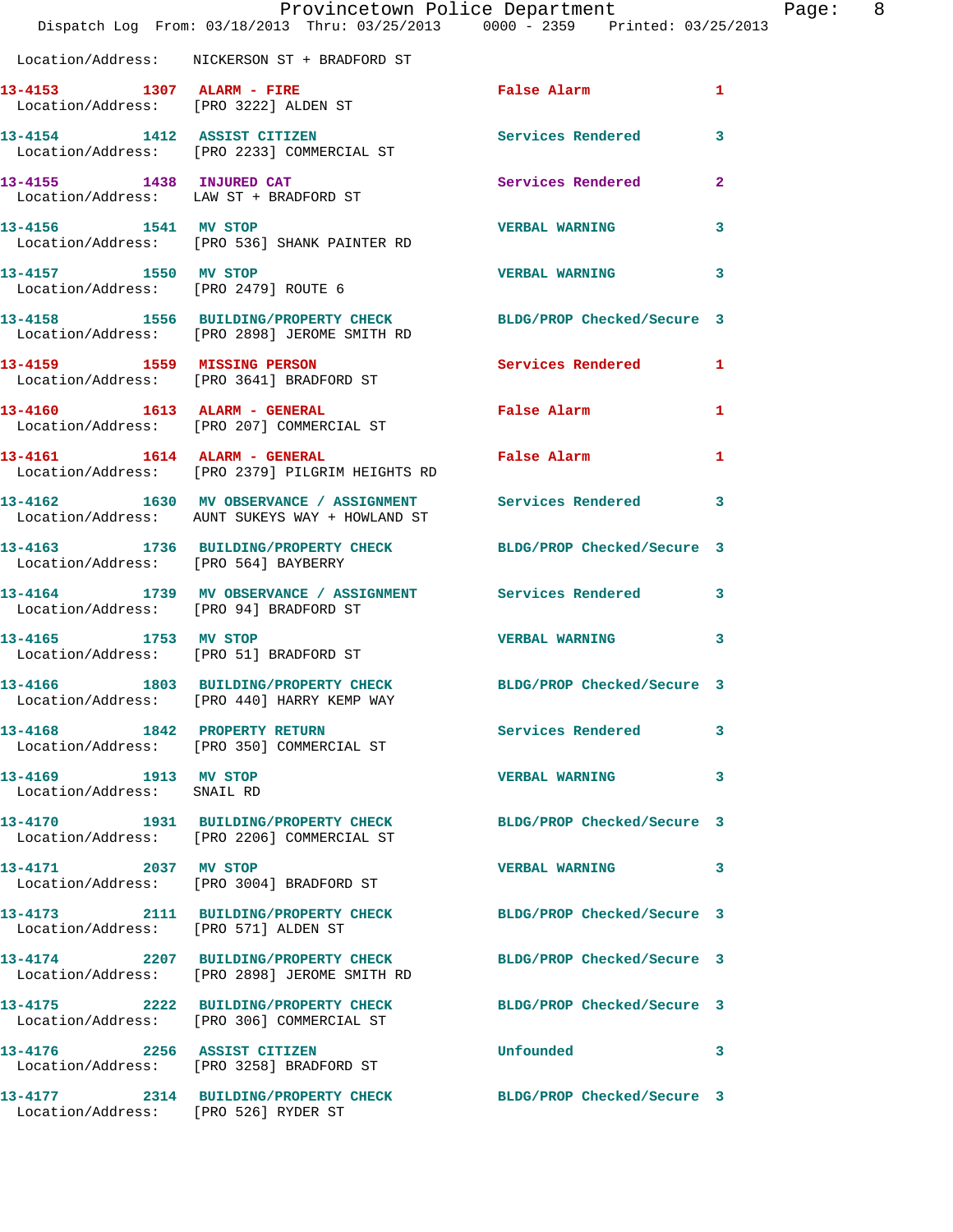| <b>Contract</b>                       | Provincetown Police Department<br>Dispatch Log From: 03/18/2013 Thru: 03/25/2013 0000 - 2359 Printed: 03/25/2013 |                           | Page: 9 |  |
|---------------------------------------|------------------------------------------------------------------------------------------------------------------|---------------------------|---------|--|
|                                       | 13-4178 2340 BUILDING/PROPERTY CHECK BLDG/PROP Checked/Secure 3<br>Location/Address: [PRO 391] COMMERCIAL ST     |                           |         |  |
|                                       | 13-4179 2348 MV OBSERVANCE / ASSIGNMENT No Action Required 3<br>Location/Address: ALDEN ST + BRADFORD ST         |                           |         |  |
| For Date: 03/22/2013 - Friday         |                                                                                                                  |                           |         |  |
|                                       | 13-4180 0022 911 TEST CALL<br>Location/Address: [PRO 542] SHANK PAINTER RD                                       | Services Rendered 1       |         |  |
|                                       | 13-4181 0025 SNOW REMOVAL<br>Location/Address: [PRO 3813] SHANK PAINTER RD                                       | Services Rendered 2       |         |  |
| Location/Address: ROUTE 6             | 13-4182 0116 BUILDING/PROPERTY CHECK BLDG/PROP Checked/Secure 3                                                  |                           |         |  |
|                                       | 13-4183 0122 BUILDING/PROPERTY CHECK BLDG/PROP Checked/Secure 3<br>Location/Address: [PRO 516] RACE POINT RD     |                           |         |  |
|                                       | 13-4184 0249 ASSIST CITIZEN<br>Location/Address: [PRO 1275] ANTHONY ST                                           | Services Rendered 3       |         |  |
| Location/Address: COMMERCIAL ST       | 13-4185 0308 SNOW PARKING BAN Services Rendered 3                                                                |                           |         |  |
|                                       | 13-4186 0541 COMPLAINT<br>Location/Address: [PRO 2233] COMMERCIAL ST                                             | Services Rendered 3       |         |  |
|                                       | 13-4187 0546 LOBBY TRAFFIC<br>Location/Address: [PRO 542] SHANK PAINTER RD                                       | Services Rendered 2       | 14      |  |
| Location/Address: ROUTE 6             | 13-4188 0608 BUILDING/PROPERTY CHECK BLDG/PROP Checked/Secure 3                                                  |                           |         |  |
|                                       | 13-4189 0758 HARBORMASTER ON/OFF DUTY Services Rendered 2<br>Location/Address: [PRO 2543] MACMILLAN WHARF        |                           |         |  |
|                                       | 13-4190 0818 FOLLOW UP<br>Location/Address: [PRO 1792] BRADFORD ST                                               | Services Rendered 2       |         |  |
|                                       | 13-4191 0904 ASSIST CITIZEN<br>Location/Address: [PRO 523] COMMERCIAL ST                                         | Services Rendered 3       |         |  |
|                                       | 13-4193 0936 BUILDING/PROPERTY CHECK BLDG/PROP Checked/Secure 3<br>Location/Address: [PRO 516] RACE POINT RD     |                           |         |  |
|                                       | 13-4192 0937 PARK, WALK & TALK 3 Services Rendered 2<br>Location/Address: [PRO 516] RACE POINT RD                |                           |         |  |
|                                       | 13-4194 1053 VERBAL WRONG WAY WERBAL WARNING 3<br>Location/Address: [PRO 2490] PROVINCELANDS RD                  |                           |         |  |
| Location/Address: [PRO 1269] ALDEN ST | 13-4195 1106 ASSIST AGENCY / MUTUAL AID Services Rendered 3                                                      |                           |         |  |
|                                       | 13-4196 1139 MV OBSERVANCE / ASSIGNMENT No Action Required 3<br>Location/Address: [PRO 94] BRADFORD ST           |                           |         |  |
|                                       | 13-4197 1257 MV COMPLAINT<br>Location: [PRO 3431] LOPES SQUARE                                                   | Citation/Warning Issued 2 |         |  |
|                                       | 13-4198 1408 SECURITY TESTING<br>Location/Address: [PRO 516] RACE POINT RD                                       | Services Rendered 3       |         |  |
|                                       | 13-4201 1602 MV OBSERVANCE / ASSIGNMENT Services Rendered 3<br>Location/Address: SHANK PAINTER RD + PROVINCE RD  |                           |         |  |
| Location/Address: ROUTE 6 + SNAIL RD  | 13-4202 1617 ASSIST AGENCY / MUTUAL AID Services Rendered 3                                                      |                           |         |  |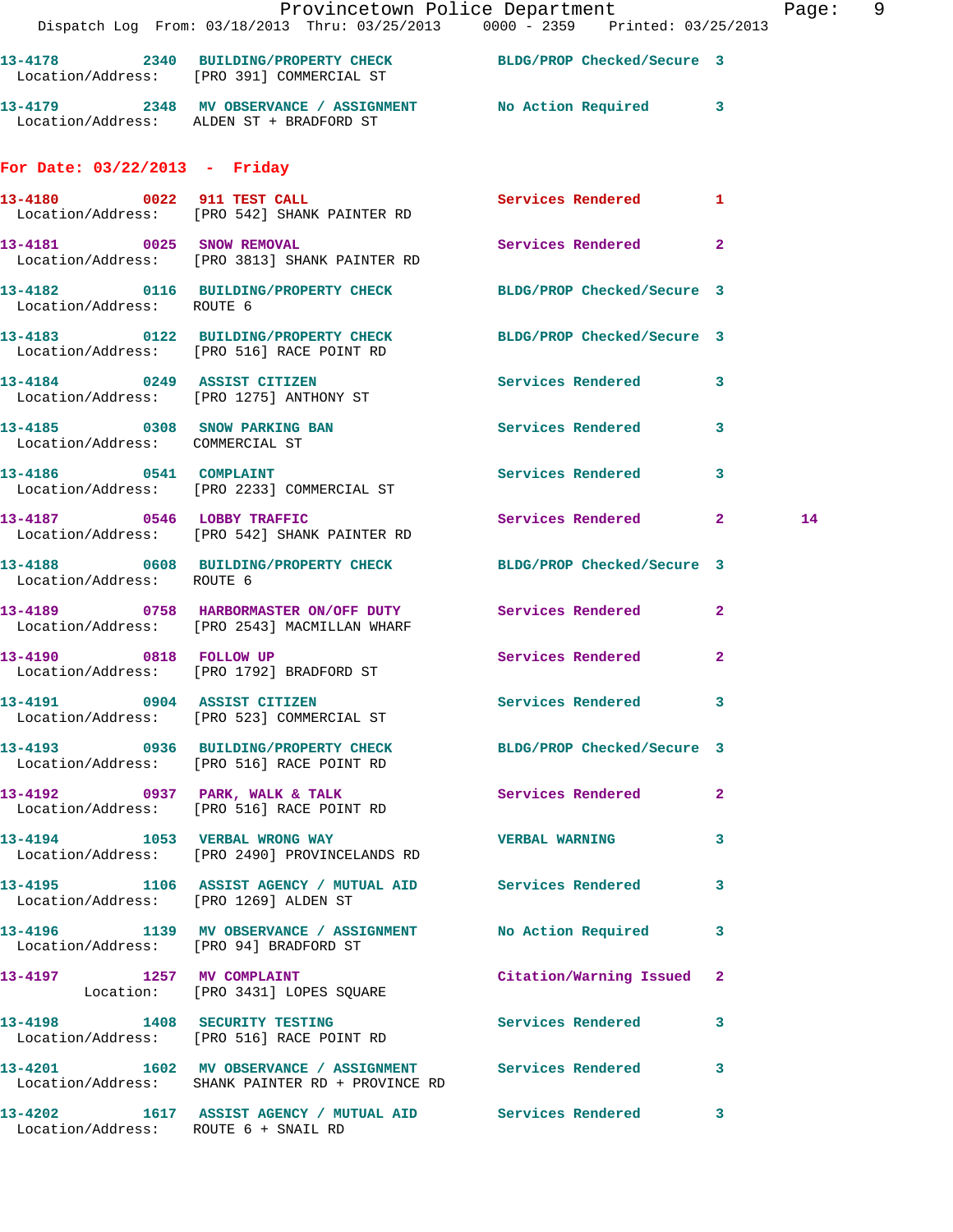| Location/Address: [PRO 444] HIGH POLE             | 13-4203 1627 BUILDING/PROPERTY CHECK BLD/PROP CHECKED UNSECUR 3                                                  |                            |              |
|---------------------------------------------------|------------------------------------------------------------------------------------------------------------------|----------------------------|--------------|
| 13-4204 1636 MV STOP                              | Location/Address: ROUTE 6 + MAYFLOWER AVE                                                                        | <b>VERBAL WARNING</b>      | 3            |
| Location/Address: [PRO 433] RYDER ST              | 13-4205 1637 BUILDING/PROPERTY CHECK BLDG/PROP Checked/Secure 3                                                  |                            |              |
| Location/Address: [PRO 2521] ROUTE 6              | 13-4206 1644 MV OBSERVANCE / ASSIGNMENT No Action Required                                                       |                            | 3            |
| 13-4207 1651 MV STOP<br>Location/Address: ROUTE 6 |                                                                                                                  | <b>VERBAL WARNING</b>      | 3            |
| 13-4208 1705 COMPLAINT                            | Location/Address: [PRO 1142] WEBSTER PL                                                                          | <b>GONE ON ARRIVAL</b>     | 3            |
|                                                   | 13-4209 1742 BUILDING/PROPERTY CHECK<br>Location/Address: [PRO 3317] CEMETERY RD                                 | BLDG/PROP Checked/Secure 3 |              |
|                                                   | 13-4210 1745 MV OBSERVANCE / ASSIGNMENT No Action Required 3<br>Location/Address: HOWLAND ST + HARRY KEMP WAY    |                            |              |
|                                                   | 13-4211 1829 BUILDING/PROPERTY CHECK<br>Location/Address: [PRO 530] SHANKPAINTER RD                              | BLDG/PROP Checked/Secure 3 |              |
| 13-4213 1909 FIRE , BRUSH                         | Location/Address: [PRO 80] CARVER ST                                                                             | Extinguished               | 1            |
|                                                   | 13-4215 1956 PARKING COMPLAINT / GENERAL Citation/Warning Issued 3<br>Location/Address: [PRO 2945] COMMERCIAL ST |                            |              |
|                                                   | 13-4216 2013 BUILDING/PROPERTY CHECK<br>Location/Address: [PRO 306] COMMERCIAL ST                                | BLDG/PROP Checked/Secure 3 |              |
|                                                   | 13-4217 2023 BUILDING/PROPERTY CHECK<br>Location/Address: [PRO 1638] COMMERCIAL ST                               | BLDG/PROP Checked/Secure 3 |              |
| 13-4218 2025 BAR CHECK                            | Location/Address: [PRO 399] COMMERCIAL ST                                                                        | No Action Required         | $\mathbf{2}$ |
|                                                   | 13-4219 2035 MV OBSERVANCE / ASSIGNMENT No Action Required 3<br>Location/Address: RYDER ST + BRADFORD ST         |                            |              |
| 13-4220<br>2053 MV STOP                           | Location: [PRO 3431] LOPES SQUARE                                                                                | <b>VERBAL WARNING</b>      | 3            |
|                                                   | 13-4221 2053 MV OBSERVANCE / ASSIGNMENT BLDG/PROP Checked/Secure 3<br>Location/Address: [PRO 3004] BRADFORD ST   |                            |              |
|                                                   | 13-4222 2059 MEDICAL EMERGENCY<br>Location/Address: [PRO 3801] COMMERCIAL ST                                     | Transported to Hospital 1  |              |
|                                                   | 13-4224 2127 BUILDING/PROPERTY CHECK<br>Location/Address: [PRO 519] RACE POINT RD                                | BLDG/PROP Checked/Secure 3 |              |
| Location/Address: [PRO 3259] MACMILLAN            | 13-4225 2133 BUILDING/PROPERTY CHECK                                                                             | BLDG/PROP Checked/Secure 3 |              |
| 13-4226 2228 SMOKE ALARM                          | Location/Address: [PRO 1303] BROWNE ST                                                                           | False Alarm                | 1            |
|                                                   | 13-4227 2321 BUILDING/PROPERTY CHECK<br>Location/Address: [PRO 3296] SHANKPAINTER RD                             | BLDG/PROP Checked/Secure 3 |              |
|                                                   | 13-4228 2349 BUILDING/PROPERTY CHECK<br>Location/Address: [PRO 306] COMMERCIAL ST                                | BLDG/PROP Checked/Secure 3 |              |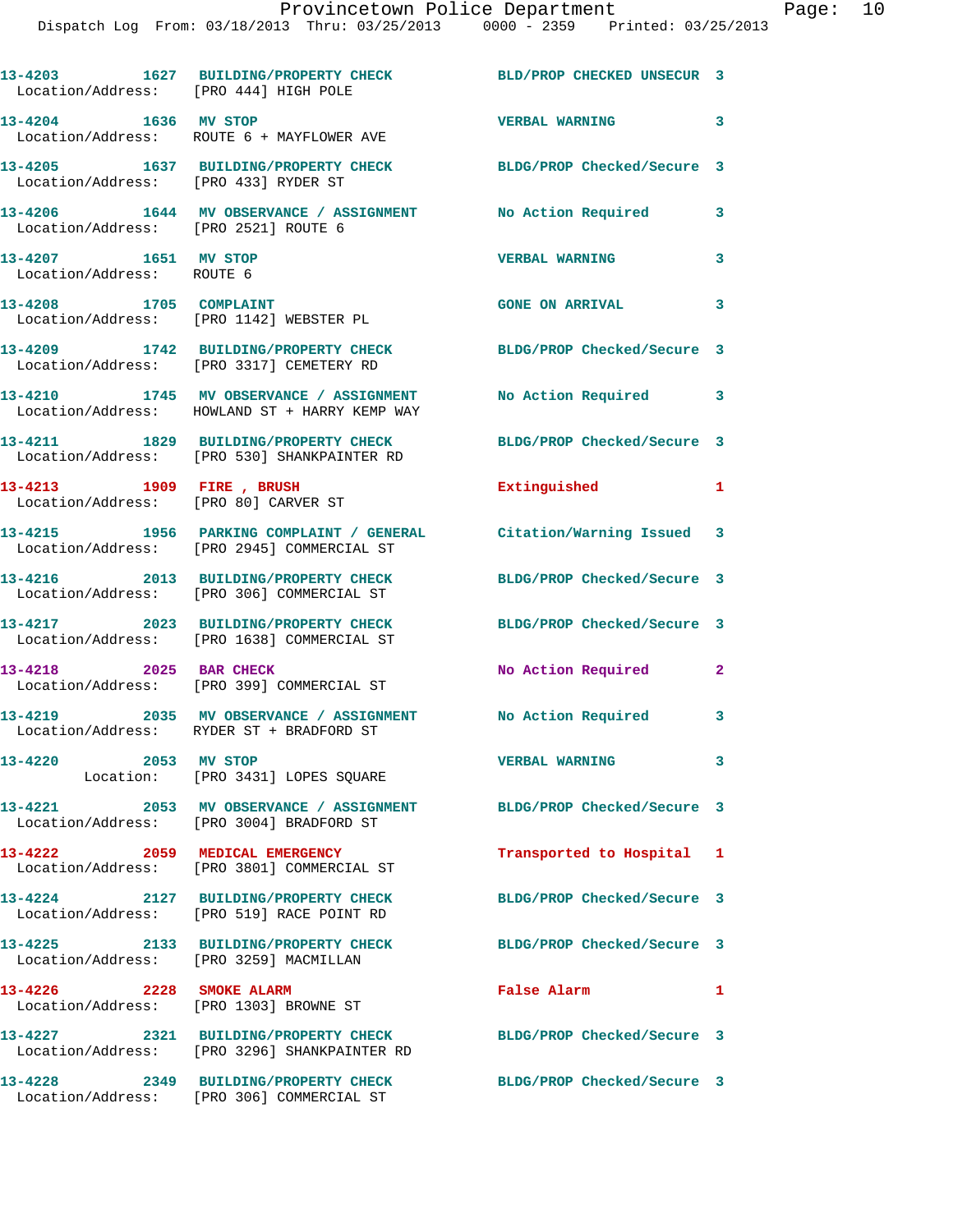|  |                        |                                                                                     | Provincetown Police Department<br>Dispatch Log From: 03/18/2013 Thru: 03/25/2013 0000 - 2359 Printed: 03/25/2013 | Page: | 11 |
|--|------------------------|-------------------------------------------------------------------------------------|------------------------------------------------------------------------------------------------------------------|-------|----|
|  |                        | For Date: $03/23/2013$ - Saturday                                                   |                                                                                                                  |       |    |
|  |                        | 13-4229 0000 LOBBY TRAFFIC<br>Location/Address: [PRO 542] SHANK PAINTER RD          | Services Rendered 2                                                                                              | 9     |    |
|  |                        | Location/Address: [PRO 2577] BRADFORD ST                                            | 13-4230 0003 MV OBSERVANCE / ASSIGNMENT Services Rendered 3                                                      |       |    |
|  |                        | 13-4231 0007 MV STOP<br>Location/Address: [PRO 75] CAPTAIN BERTIE RD                | <b>VERBAL WARNING</b><br>3                                                                                       |       |    |
|  |                        | Location/Address: [PRO 414] CONWELL ST                                              | 13-4232 0007 MV OBSERVANCE / ASSIGNMENT No Action Required 3                                                     |       |    |
|  |                        | 13-4233 0028 MV STOP<br>Location/Address: HOWLAND ST + ROUTE 6                      | Citation/Warning Issued 3                                                                                        |       |    |
|  |                        | 13-4234 0119 MV STOP<br>Location/Address: ROUTE 6 + SNAIL RD                        | <b>VERBAL WARNING</b><br>3                                                                                       |       |    |
|  |                        | Location/Address: [PRO 43] BRADFORD ST                                              | 13-4235 0128 MV OBSERVANCE / ASSIGNMENT Services Rendered 3                                                      |       |    |
|  |                        | Location/Address: [PRO 2577] BRADFORD ST                                            | 13-4236 6 0133 MV OBSERVANCE / ASSIGNMENT Services Rendered 3                                                    |       |    |
|  |                        | Location/Address: [PRO 2539] RYDER ST                                               | 13-4237 0149 BUILDING/PROPERTY CHECK BLDG/PROP Checked/Secure 3                                                  |       |    |
|  |                        | Location/Address: [PRO 2543] MACMILLAN                                              | 13-4238 0245 BUILDING/PROPERTY CHECK BLDG/PROP Checked/Secure 3                                                  |       |    |
|  |                        | Location/Address: [PRO 1646] WINSLOW ST                                             | 13-4239 0249 BUILDING/PROPERTY CHECK BLDG/PROP Checked/Secure 3                                                  |       |    |
|  |                        | 13-4240 0432 BUILDING/PROPERTY CHECK<br>Location/Address: [PRO 2206] COMMERCIAL ST  | BLDG/PROP Checked/Secure 3                                                                                       |       |    |
|  |                        | Location/Address: [PRO 391] COMMERCIAL ST                                           | 13-4241 0722 BUILDING/PROPERTY CHECK Services Rendered 3                                                         |       |    |
|  |                        | 13-4242 0746 H/M ON/OFF DUTY<br>Location/Address: [PRO 2543] MACMILLAN WHARF        | Services Rendered<br>$\mathbf{2}$                                                                                |       |    |
|  |                        | Location/Address: [PRO 2483] COMMERCIAL ST                                          | 13-4243 0804 BUILDING/PROPERTY CHECK Services Rendered 3                                                         |       |    |
|  |                        | 13-4244 0821 SCHOOL PSNL                                                            | Services Rendered 3                                                                                              |       |    |
|  |                        | Location/Address: [PRO 94] BRADFORD ST                                              | 13-4245 0837 MV OBSERVANCE / ASSIGNMENT Services Rendered<br>3                                                   |       |    |
|  |                        | Location/Address: [PRO 3287] ROUTE 6                                                | 13-4246 0848 BUILDING/PROPERTY CHECK BLDG/PROP Checked/Secure 3                                                  |       |    |
|  |                        | 13-4247 0854 PET PANTRY<br>Location/Address: [PRO 285] COMMERCIAL ST                | Services Rendered 2                                                                                              |       |    |
|  |                        | 13-4248 0903 AMB 198 OUT OF SERVICE<br>Location/Address: [PRO 542] SHANK PAINTER RD | Services Rendered 3                                                                                              |       |    |
|  |                        | Location/Address: [PRO 2] ALDEN ST                                                  | 13-4249 0921 BUILDING/PROPERTY CHECK BLDG/PROP Checked/Secure 3                                                  |       |    |
|  |                        | $13-4250$ 0923 PARK, WALK & TALK<br>Location/Address: [PRO 182] COMMERCIAL ST       | BLDG/PROP Checked/Secure 2                                                                                       |       |    |
|  | 13-4251 0928 COMPLAINT | Location/Address: [PRO 2088] COMMERCIAL ST                                          | Services Rendered 3                                                                                              |       |    |

**13-4252 0945 RABIES CLINIC Services Rendered 2**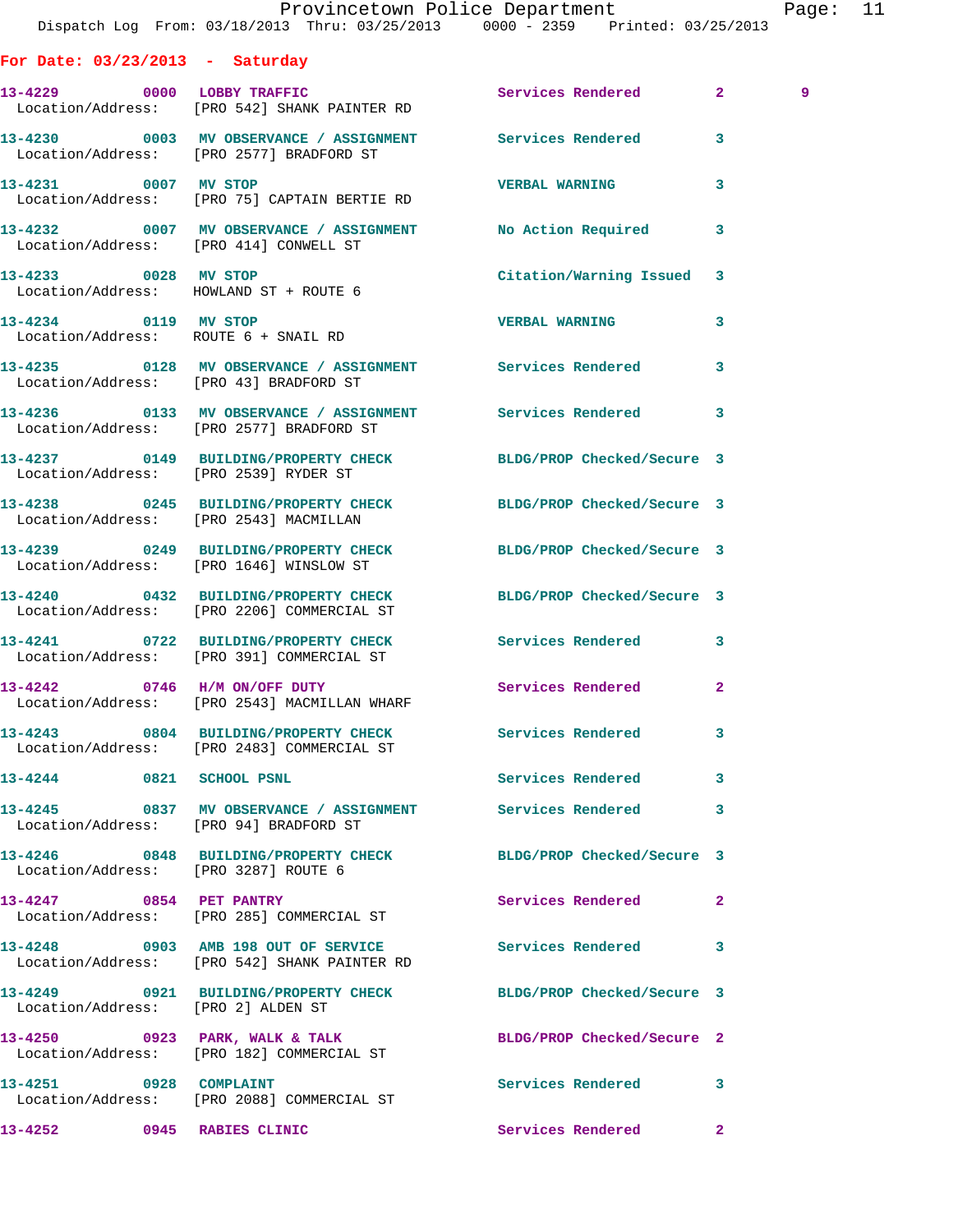|                                                     | Dispatch Log From: 03/18/2013 Thru: 03/25/2013 0000 - 2359 Printed: 03/25/2013                                | Provincetown Police Department | Page: 12       |
|-----------------------------------------------------|---------------------------------------------------------------------------------------------------------------|--------------------------------|----------------|
| Location/Address: SHANKPAINTER RD                   |                                                                                                               |                                |                |
|                                                     | 13-4253 1004 MV OBSERVANCE / ASSIGNMENT Services Rendered<br>Location/Address: HARRY KEMP WAY + HOWLAND ST    |                                | 3              |
|                                                     | 13-4254 1022 PARK, WALK & TALK 3 Services Rendered<br>Location/Address: [PRO 216] COMMERCIAL ST               |                                | $\overline{2}$ |
|                                                     | 13-4255 1057 MEDICAL EMERGENCY<br>Location/Address: [PRO 3222] ALDEN ST                                       | <b>Services Rendered</b>       | 1              |
|                                                     | 13-4257 1141 PARKING COMPLAINT / GENERAL GONE ON ARRIVAL<br>Location/Address: [PRO 2945] COMMERCIAL ST        |                                | 3              |
|                                                     |                                                                                                               | Services Rendered              | $\mathbf{2}$   |
|                                                     | 13-4259 1256 PET PANTRY<br>Location/Address: [PRO 542] SHANK PAINTER RD                                       | Services Rendered              | $\mathbf{2}$   |
|                                                     | 13-4260 1410 BUILDING/PROPERTY CHECK<br>Location/Address: [PRO 3317] CEMETERY RD                              | BLDG/PROP Checked/Secure 3     |                |
|                                                     | 13-4261 1410 BUILDING/PROPERTY CHECK BLDG/PROP Checked/Secure 3<br>Location/Address: [PRO 3318] CEMETERY RD   |                                |                |
| Location/Address: RYDER ST                          | 13-4262 1506 MV OBSERVANCE / ASSIGNMENT Citation/Warning Issued 3                                             |                                |                |
| 13-4263 1513 MV STOP<br>Location/Address: CENTER ST |                                                                                                               | <b>VERBAL WARNING</b>          | 3              |
|                                                     | 13-4264 1544 BUILDING/PROPERTY CHECK BLDG/PROP Checked/Secure 3<br>Location/Address: [PRO 2206] COMMERCIAL ST |                                |                |
| Location/Address: ROUTE 6                           | 13-4265 1544 ASSIST AGENCY / MUTUAL AID Could Not Locate                                                      |                                | 3              |
|                                                     | 13-4266 1622 PARK, WALK & TALK<br>Location/Address: [PRO 539] SHANKPAINTER RD                                 | No Action Required             | $\mathbf{2}$   |
| 13-4267<br>Location/Address: [PRO 512] PRINCE ST    | 1629 MEDICAL EMERGENCY                                                                                        | <b>PATIENT REFUSAL</b>         | $\mathbf{I}$   |
| Location/Address: HARRY KEMP WAY                    | 13-4269 1654 MV OBSERVANCE / ASSIGNMENT No Action Required                                                    |                                | 3              |
|                                                     | 13-4270 1702 ALARM - GENERAL<br>Location/Address: [PRO 306] COMMERCIAL ST                                     | False Alarm <b>Example 2</b>   | 1              |
|                                                     | 13-4271   1733 MV OBSERVANCE / ASSIGNMENT   Services Rendered<br>Location/Address: [PRO 2952] SHANKPAINTER RD |                                | 3              |
| Location/Address: [PRO 564] BAYBERRY                | 13-4272 1743 BUILDING/PROPERTY CHECK BLDG/PROP Checked/Secure 3                                               |                                |                |
| Location/Address: [PRO 2479] ROUTE 6                | 13-4274 1802 MV OBSERVANCE / ASSIGNMENT Services Rendered                                                     |                                | 3              |
|                                                     | 13-4275 1837 ALARM - GENERAL<br>Location/Address: [PRO 3193] COMMERCIAL ST                                    | False Alarm                    | 1              |
|                                                     | 13-4276 2013 BUILDING/PROPERTY CHECK BLDG/PROP Checked/Secure 3<br>Location/Address: [PRO 1646] WINSLOW ST    |                                |                |
|                                                     | 13-4277 2029 DOMESTIC DISTURBANCE/ASSAULT Services Rendered<br>Location/Address: [PRO 542] SHANK PAINTER RD   |                                | -1             |
|                                                     | 13-4278 2113 BUILDING/PROPERTY CHECK BLDG/PROP Checked/Secure 3                                               |                                |                |

Location/Address: [PRO 2543] MACMILLAN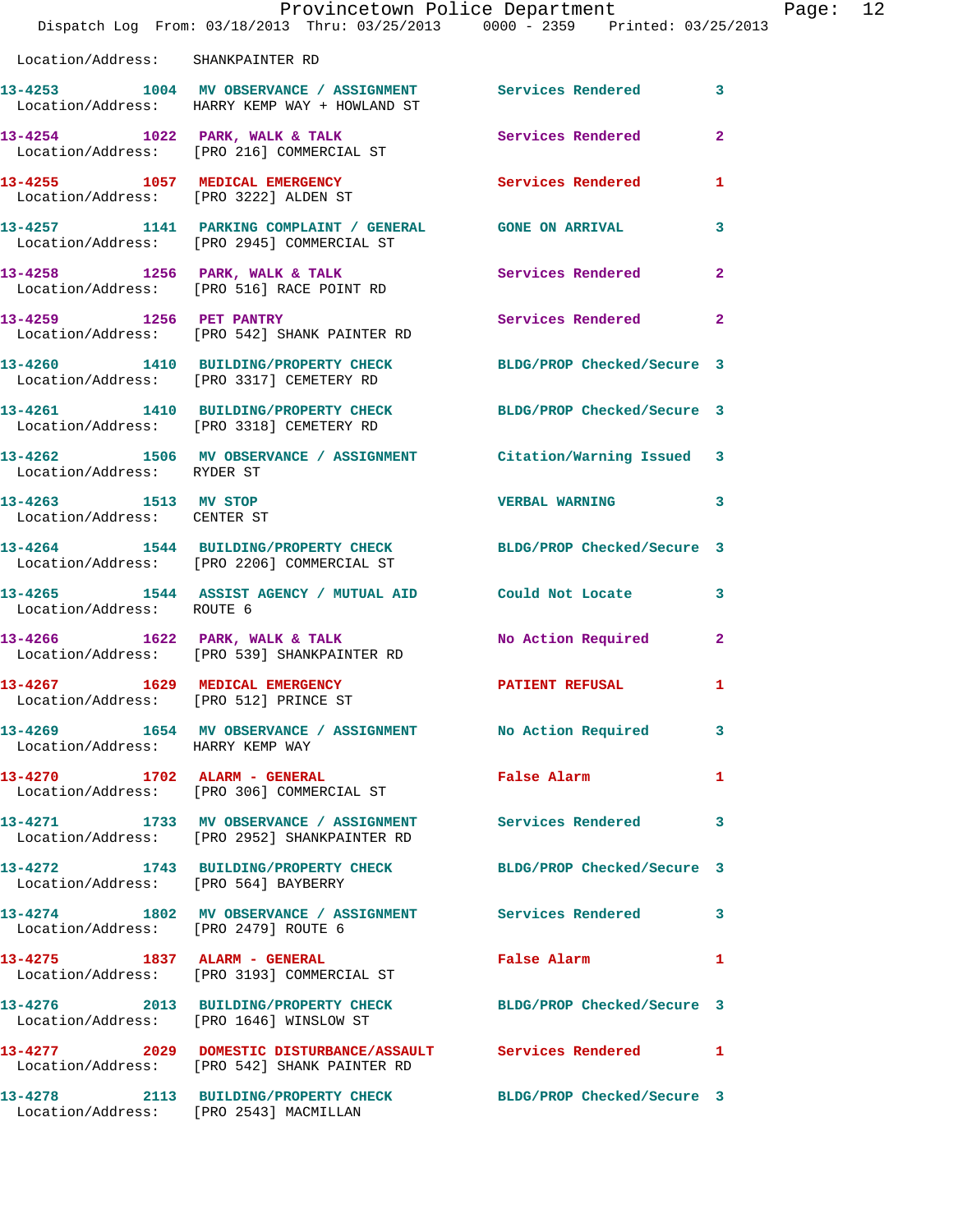|                                                              |                                                                              | Provincetown Police Department                                                                                    | Page: 13        |  |
|--------------------------------------------------------------|------------------------------------------------------------------------------|-------------------------------------------------------------------------------------------------------------------|-----------------|--|
|                                                              |                                                                              | Dispatch Log From: 03/18/2013 Thru: 03/25/2013 0000 - 2359 Printed: 03/25/2013                                    |                 |  |
|                                                              | 13-4279 2210 DISTURBANCE<br>Location/Address: [PRO 595] BRADFORD ST          | GONE ON ARRIVAL 1                                                                                                 |                 |  |
|                                                              | Location/Address: [PRO 2] ALDEN ST                                           | 13-4281 2356 BUILDING/PROPERTY CHECK BLDG/PROP Checked/Secure 3                                                   |                 |  |
|                                                              |                                                                              | 13-4282 2359 BUILDING/PROPERTY CHECK BLDG/PROP Checked/Secure 3<br>Location/Address: [PRO 2543] MACMILLAN         |                 |  |
| For Date: $03/24/2013$ - Sunday                              |                                                                              |                                                                                                                   |                 |  |
|                                                              |                                                                              | 13-4283 0024 MV OBSERVANCE / ASSIGNMENT Services Rendered 3<br>Location/Address: [PRO 2577] BRADFORD ST           |                 |  |
|                                                              | Location/Address: ALDEN ST + BRADFORD ST                                     | 13-4284 0029 WRITTEN WARNING 89/9 Citation/Warning Issued 3                                                       |                 |  |
|                                                              | 13-4285 0039 MV STOP<br>Location/Address: BRADFORD ST + WASHINGTON AVE       | VERBAL WARNING 3                                                                                                  |                 |  |
|                                                              | Location/Address: [PRO 414] CONWELL ST                                       | 13-4286 0051 MV OBSERVANCE / ASSIGNMENT Services Rendered 3                                                       |                 |  |
|                                                              | Location/Address: [PRO 537] SHANK PAINTER RD                                 | 13-4287 0053 WRITTEN WARNING 89/9 Citation/Warning Issued 3                                                       |                 |  |
| Refer To Arrest: 13-29-AR                                    | 13-4288 0152 MV STOP<br>Location/Address: BRADFORD ST + BANGS ST             | Arrest(s) Made 3                                                                                                  |                 |  |
|                                                              | 13-4289 0326 MV COMPLAINT<br>Location/Address: BRADFORD ST + LAW ST          | Services Rendered 2                                                                                               |                 |  |
|                                                              | 13-4290 0546 LOBBY TRAFFIC<br>Location/Address: [PRO 542] SHANK PAINTER RD   | Services Rendered 2                                                                                               | 12 <sub>1</sub> |  |
|                                                              | 13-4291 0740 H/M ON/OFF DUTY<br>Location/Address: [PRO 2543] MACMILLAN WHARF | Services Rendered<br>$\mathbf{2}$                                                                                 |                 |  |
|                                                              | Location/Address: [PRO 391] COMMERCIAL ST                                    | 13-4292 0755 BUILDING/PROPERTY CHECK Services Rendered 3                                                          |                 |  |
|                                                              | Location/Address: [PRO 106] COMMERCIAL ST                                    | 13-4293 0825 MV OBSERVANCE / ASSIGNMENT Services Rendered 3                                                       |                 |  |
|                                                              | Location/Address: [PRO 216] COMMERCIAL ST                                    | 13-4294 0849 MV OBSERVANCE / ASSIGNMENT Citation/Warning Issued 3                                                 |                 |  |
|                                                              | Location/Address: [PRO 564] BAYBERRY                                         | 13-4295 0853 BUILDING/PROPERTY CHECK Services Rendered 3                                                          |                 |  |
|                                                              | 13-4296 0901 MV STOP<br>Location/Address: BRADFORD ST + STANDISH ST          | <b>VERBAL WARNING</b><br>3                                                                                        |                 |  |
| Location/Address: [PRO 2521] ROUTE 6                         | 13-4297 0904 MV OBSERVANCE / ASSIGNMENT VERBAL WARNING                       | 3                                                                                                                 |                 |  |
| 13-4298 0921 MV STOP<br>Location/Address: [PRO 2513] ROUTE 6 |                                                                              | <b>VERBAL WARNING</b><br>3                                                                                        |                 |  |
| 13-4299 0936 MV STOP                                         | Location/Address: [PRO 43] BRADFORD ST                                       | VERBAL WARNING 3                                                                                                  |                 |  |
|                                                              |                                                                              | 13-4301   1011   BUILDING/PROPERTY CHECK   BLDG/PROP Checked/Secure   3<br>Location/Address: [PRO 16] BRADFORD ST |                 |  |
|                                                              | Location/Address: HARRY KEMP WAY + BREWSTER ST                               | 13-4302 1027 MV OBSERVANCE / ASSIGNMENT Services Rendered 3                                                       |                 |  |
|                                                              |                                                                              | 13-4303 1032 MV OBSERVANCE / ASSIGNMENT Services Rendered 3                                                       |                 |  |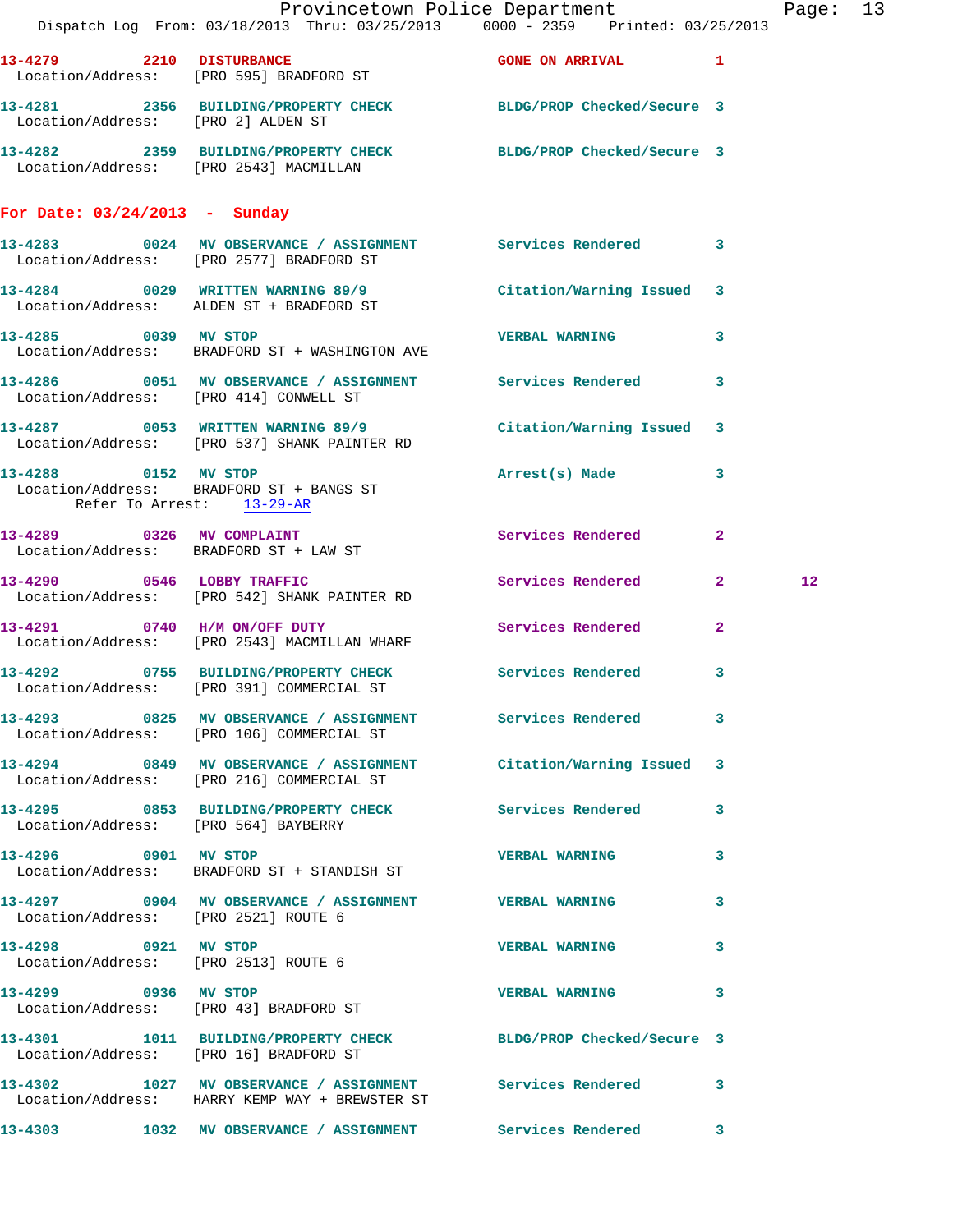|                                                             | Dispatch Log From: 03/18/2013 Thru: 03/25/2013 0000 - 2359 Printed: 03/25/2013                                 | Provincetown Police Department Page: 14 |              |  |
|-------------------------------------------------------------|----------------------------------------------------------------------------------------------------------------|-----------------------------------------|--------------|--|
| Location/Address: [PRO 2521] ROUTE 6                        |                                                                                                                |                                         |              |  |
| 13-4304 1042 MV STOP                                        | Location/Address: [PRO 2513] ROUTE 6                                                                           | Citation/Warning Issued 3               |              |  |
|                                                             | 13-4305 1051 MV STOP<br>Location/Address: BRADFORD ST + PRINCE ST                                              | <b>VERBAL WARNING</b>                   | 3            |  |
|                                                             | 13-4306 1117 LOST FLORAL PURSE Services Rendered<br>Location/Address: [PRO 542] SHANK PAINTER RD               |                                         | $\mathbf{3}$ |  |
|                                                             | 13-4307 1144 PARK, WALK & TALK 1988 Services Rendered<br>Location/Address: [PRO 216] COMMERCIAL ST             |                                         | $\mathbf{2}$ |  |
|                                                             | 13-4308 1218 SCHOOL PSNL.                                                                                      | Services Rendered                       | 3            |  |
|                                                             | 13-4309 1406 FOUND CHRYSLER KEYS<br>Location/Address: [PRO 542] SHANK PAINTER RD                               | <b>Services Rendered</b>                | 3            |  |
|                                                             | 13-4310 1410 ASSIST CITIZEN<br>Location/Address: [PRO 662] COMMERCIAL ST                                       | Services Rendered 3                     |              |  |
|                                                             | 13-4311 1430 MEDICAL EMERGENCY PATIENT REFUSAL<br>Location/Address: [PRO 356] COMMERCIAL ST                    |                                         | 1            |  |
| Location/Address: CENTER ST                                 | 13-4312 1438 PARKING COMPLAINT / GENERAL Services Rendered 3                                                   |                                         |              |  |
|                                                             | 13-4313 1506 BUILDING/PROPERTY CHECK BLDG/PROP Checked/Secure 3<br>Location/Address: [PRO 571] ALDEN ST        |                                         |              |  |
|                                                             | 13-4314 1527 BUILDING/PROPERTY CHECK BLDG/PROP Checked/Secure 3<br>Location/Address: [PRO 2483] COMMERCIAL ST  |                                         |              |  |
|                                                             | 13-4315 1534 MEDICAL EMERGENCY<br>Location/Address: [PRO 2542] COMMERCIAL ST                                   | Services Rendered 1                     |              |  |
|                                                             | 13-4316 1556 REFINISH FLOOR<br>Location/Address: [PRO 399] COMMERCIAL ST                                       | <b>Services Rendered</b>                | 3            |  |
|                                                             | 13-4317 1632 PARK, WALK & TALK<br>Location/Address: [PRO 516] RACE POINT RD                                    | Services Rendered                       | $\mathbf{2}$ |  |
| Location/Address: AUNT SUKEYS WAY                           | 13-4318 1648 MEDICAL EMERGENCY                                                                                 | Transported to Hospital 1               |              |  |
| Refer To Accident: 13-8-AC                                  | 13-4319 1652 MV ACCIDENT<br>Location/Address: [PRO 3430] COMMERCIAL ST                                         | Services Rendered 1                     |              |  |
| 13-4321 1743 MV STOP<br>Location/Address: [PRO 521] ROUTE 6 |                                                                                                                | <b>VERBAL WARNING</b>                   | 3            |  |
|                                                             | 13-4322 1817 BUILDING/PROPERTY CHECK BLDG/PROP Checked/Secure 3<br>Location/Address: [PRO 564] BAYBERRY        |                                         |              |  |
|                                                             | 13-4323 1818 BUILDING/PROPERTY CHECK BLDG/PROP Checked/Secure 3<br>Location/Address: [PRO 3318] CEMETERY RD    |                                         |              |  |
| Location/Address: [PRO 3287] ROUTE 6                        | 13-4324 2051 BUILDING/PROPERTY CHECK BLDG/PROP Checked/Secure 3                                                |                                         |              |  |
|                                                             | 13-4325 2106 BUILDING/PROPERTY CHECK BLDG/PROP Checked/Secure 3<br>Location/Address: [PRO 306] COMMERCIAL ST   |                                         |              |  |
|                                                             | 13-4326 2128 MV OBSERVANCE / ASSIGNMENT BLDG/PROP Checked/Secure 3<br>Location/Address: [PRO 3004] BRADFORD ST |                                         |              |  |
| Location/Address: [PRO 2543] MACMILLAN                      | 13-4327 2202 BUILDING/PROPERTY CHECK BLDG/PROP Checked/Secure 3                                                |                                         |              |  |